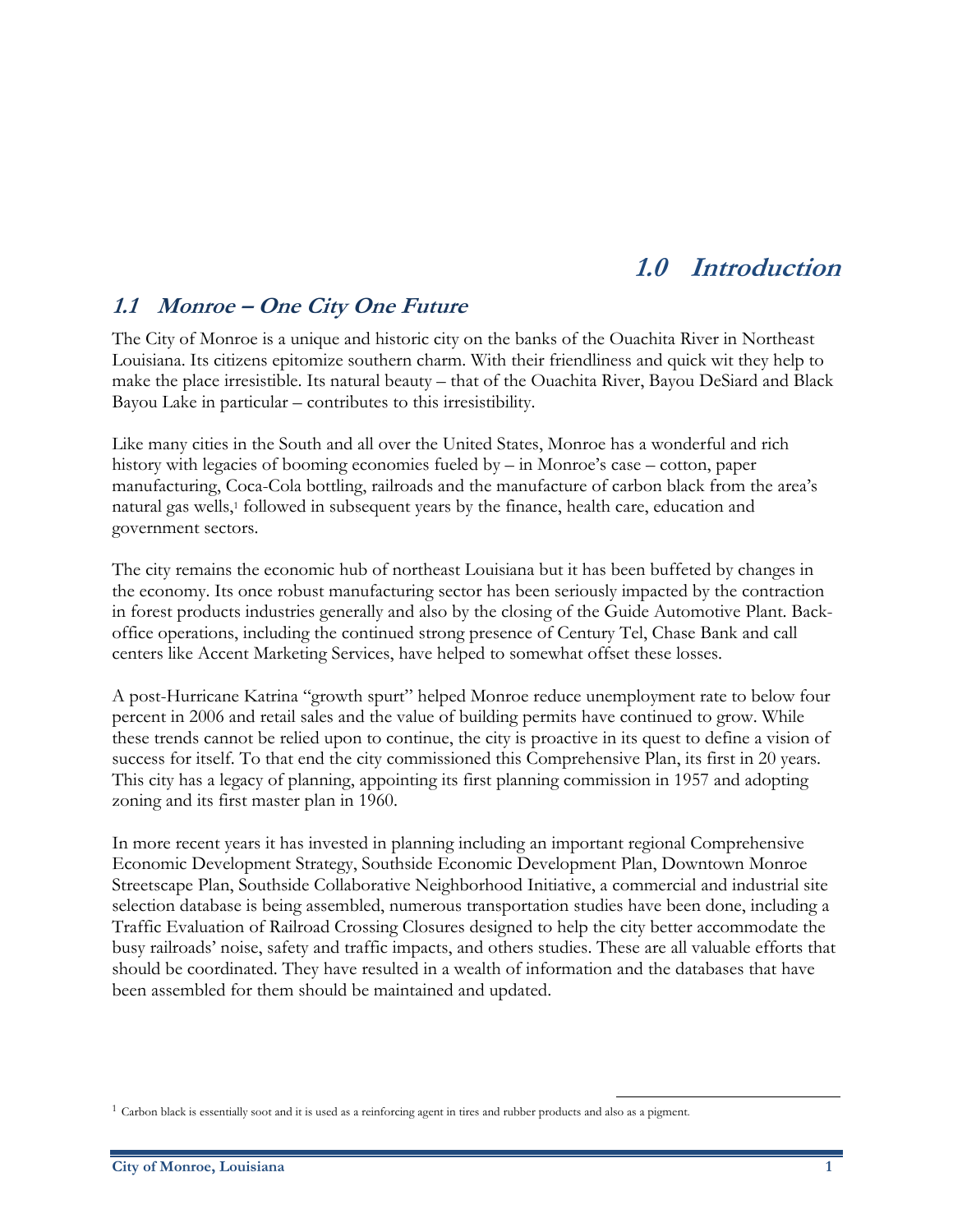

Over the course of the year-long comprehensive planning process, the priorities for Monroe's future were identified. Jobs and economic opportunity are at the top of the list, certainly. Educational opportunity is also a top priority. But what emerged again and again in public forums, a community survey, interviews, steering committee meetings and focus groups was the need to address specific issues that are perceived as overwhelming constraints on the ability of the city to flourish.

The consensus that has emerged is that a unified Monroe will be an unstoppable Monroe. That is, if the influences that divide the city – race, economic status, educational attainment, residential location – can be overcome, everything else that holds the city back can be conquered. Similarly, residents say the city should look better, should look beautiful; its downtown and riverfront should be restored as the centerpiece of the city; that the educational assets that exist here are unmatched and simply need to be better coordinated from within; and that the city possesses the tools and the raw materials needed to overcome the obstacles it faces, it simply needs to learn how to use them. These things are all true and the recommendations of the plan focus on them.

First impressions can be misguided. Monroe itself is unprepossessing to a first-time visitor; its charms take time to emerge. The friendliness and helpfulness of the people who live here belie deep divisions in the community. During the comprehensive planning process, the citizens of Monroe were brave and honest as they described again and again these divisions: white-black, rich-poor, north Monroe-south Monroe. Issues of race and equality became more topical as the politics of the 2008 presidential election played out. Like the nation, Monroe seems more ready than ever to air its reflections on race in Monroe and in America at the dawn of the 21<sup>st</sup> century. The nation may well learn much from the conversation that could – and should – take place in Monroe. It is a recommendation of this plan that that conversation be held in Monroe on the record and in front of as many people as can be assembled to hear and take part. They will learn how rich Monroe is and how much there is to know about it.

## **1.2 Historic Background**

## **1.2.1 Settlement of Monroe**

The area now known as Monroe is part of the Ouachita River Valley first inhabited by Ouachita and Caddo Indians. The prehistoric resources that still exist in the region are among the oldest that exist on the North American continent. Fossil outcrops, ancient mounds, earthworks and prehistoric pottery all survive. The earliest European explorer is believed to be Hernando DeSoto in 1542. More than two centuries later, a permanent settlement was developed with the construction of Fort Miro in the 1780s by Don Juan Filhiol.

The area of Louisiana in which Monroe is situated has twice been under the authority of the French and its inhabitants were also once subjects of the monarch of Spain. As a part of the Louisiana Purchase of 1803 (made official in 1804), it joined the United States as a territory, becoming a state in 1812. Determined to know as much as could be known about the territory as could be learned, President Thomas Jefferson sent explorers to navigate its rivers and map its lands. In 1804, Jefferson sent William Hunter and George Dunbar to explore the Red River; they never made it, and instead explored the Ouachita to its headwaters in Hot Springs, AR.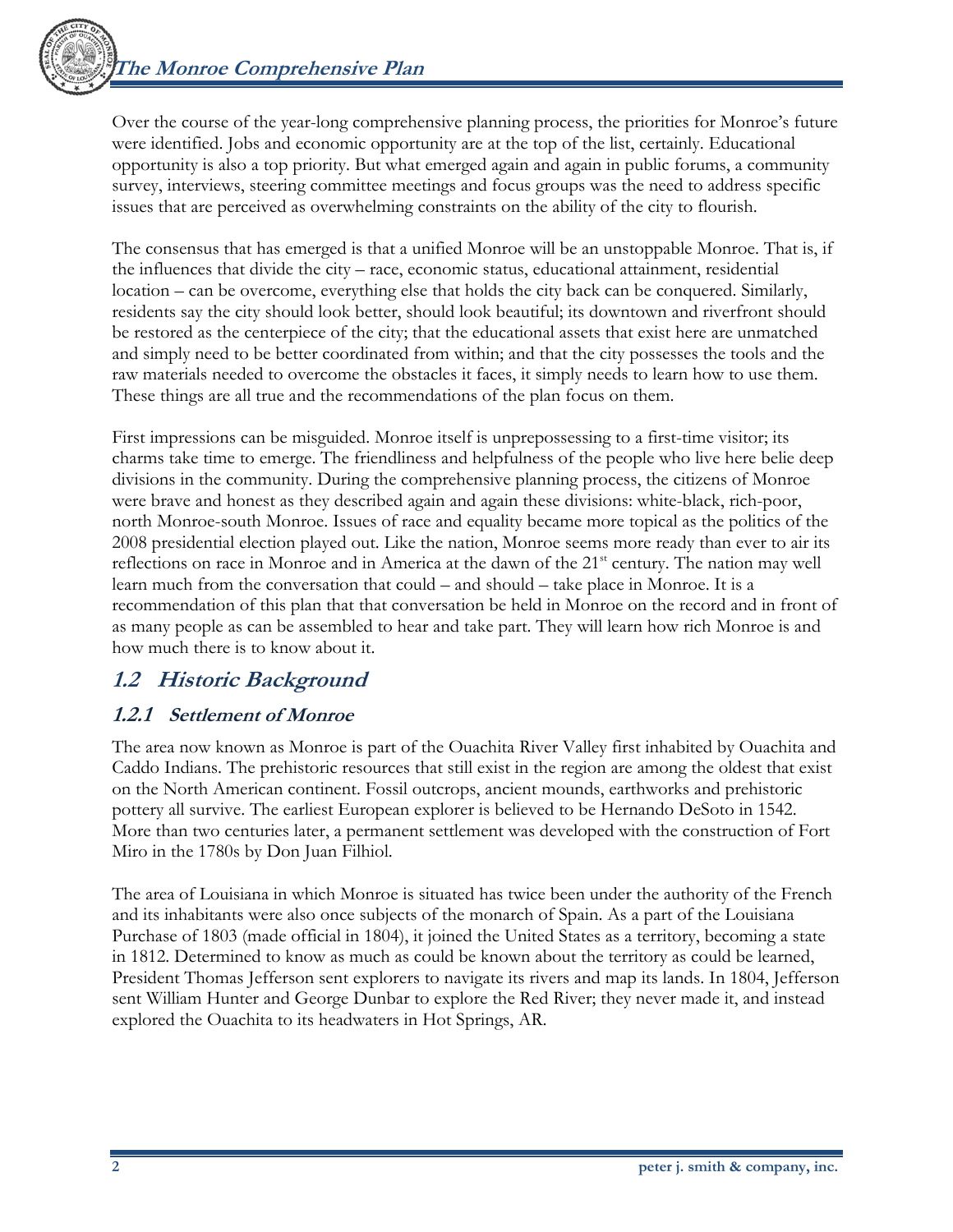

The Fort Miro settlement reached a turning point in May of 1819 when the steamer James Monroe came through the trading post. The coming of the steamboat era facilitated the transportation of goods such as cotton along the Ouachita River and before long cotton was a major economic engine in the Ouachita Valley. The Fort Miro settlement was so affected by this first steamboat that the settlement changed its name from Fort Miro to Monroe in honor of the boat and the president the boat was named after, then President, James Monroe. By 1820 Monroe was incorporated as a city.

## **1.2.2 Prosperous Era**

Transportation continued to shape Monroe's history. In 1854, the first trains came through the area. Prosperity in Monroe continued as the area became a lumber processing center. Then in 1916, with the opening of the nearby Monroe Oil and Gas Field, natural gas became its famed resource. In fact, in the 1920's Monroe was thought to have the World's largest natural gas field. By the 1930's, the City was able to attract a number of manufacturing and industrial enterprises, due to its location on the banks of the Ouachita River and access to important railroad, air and bus routes.

### **1.2.3 Notable Beginnings**

As the City flourished, it also played a role in the early beginnings of two major companies. In 1894 Joseph Biedenharn, who lived in Monroe for most of his adult life, became the first to bottle Coca-Cola, sending the product to new heights. In 1928, a group of Monroe's business men bought Huff Daland Dusters, a then crop dusting company, and renamed it "Delta Air Service". The airline remained in Monroe until 1941 when it became a major airline and moved its headquarters to Atlanta. These entrepreneurs highlight the ingenuity of the people of Monroe as well as the City's rich history.



The corner of South Grand Street, once the financial center of the City. The break in the street wall is where the Farmers and Merchants Bank once stood.

The City is also noted for its role in World War II.

In 1942, the Selman Field Army-Air Force Navigation School was opened in Monroe. This school was the only complete navigation training station in the nation during WWII. The school graduated 15,000 navigators, more than 1,500 of whom lost their lives in combat.2

## **1.2.4 Vibrant Downtown Life**

By the 1950's, Monroe had developed into a major area of commerce with several distinct areas. One was the financial center at Grand Street and another was a retail center at DeSiard Street. Banks such as the Central Bank and the Farmers and Merchants Bank were located along Grand Street. Along DeSiard Street were retail establishments such as Woolworth's, Dress, W.T. Grant, Morgan and Lindsay, TG&Y, Sears, J. C. Penney, Montgomery Ward and the Palace. As described in the book Fading Textures, "It was an



The Penn Hotel, an early 20<sup>th</sup> century hotel that housed celebrities who visited Monroe in the 1960's.

 $\overline{a}$ 

excellent shopping district, offering everything a mid-century shopper could desire."3

<sup>2</sup> http://www.ammla.net/about.html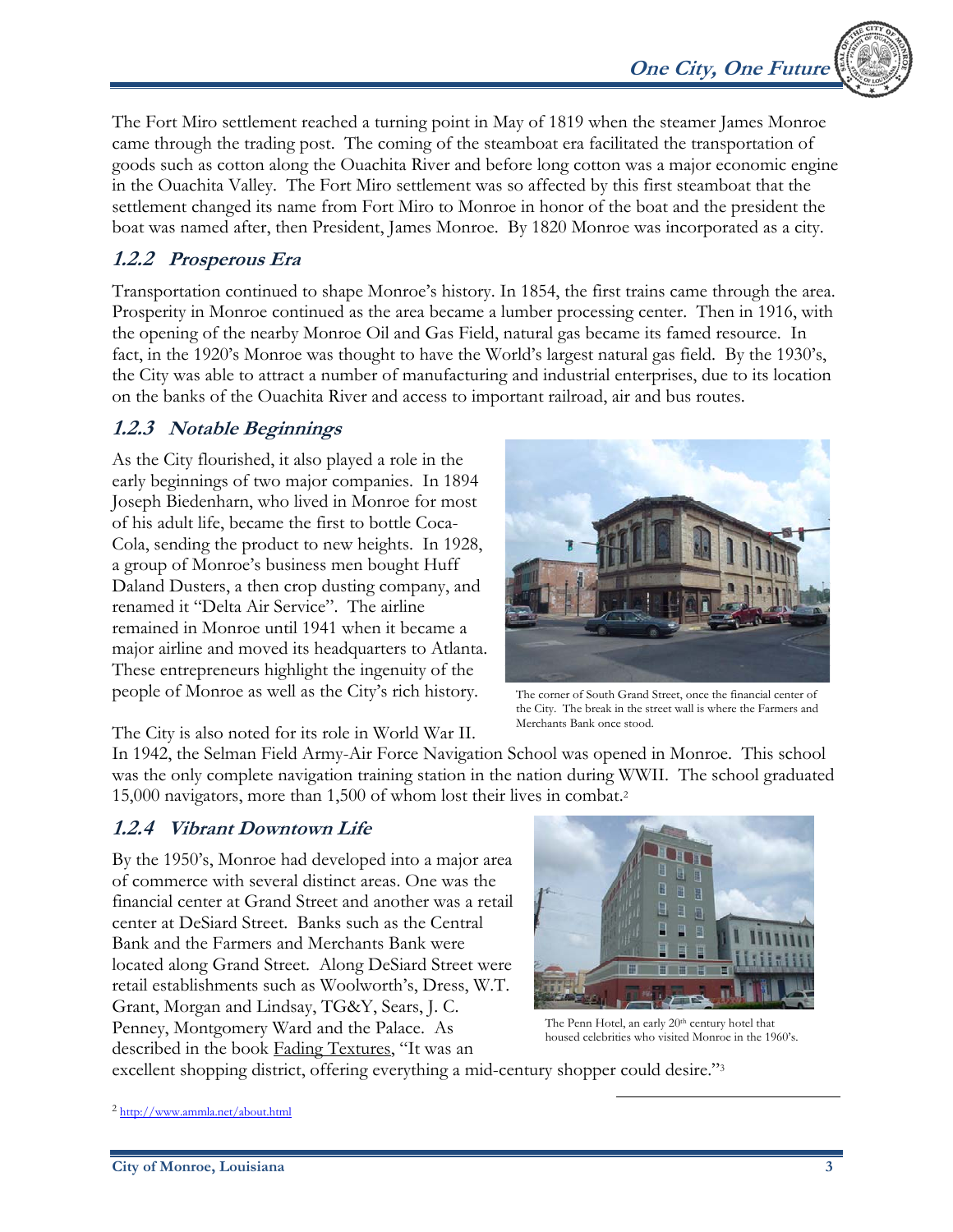**The Monroe Comprehensive Plan** 



Another account from Louisiana State Guide-Writers Program in 1941 says, "Monroe is often host to state-wide and sectional conventions, its excellent hotel accommodations, varied recreational facilities, and interesting industrial plants contributing to its popularity."4

## **1.2.5 Progress in the City**

Changes in the structure of the City began to occur in 1935 when U.S. Route 80 was moved north of the City to Louisville Avenue and another bridge was added to cross the Ouachita River. Eventually businesses moved to Louisville Avenue, extending the commercial structure of the City. With suburbanization and the coming of Interstate 20, the City was further expanded and the Monroe downtown was left with gaps in the street façade and abandoned buildings.

Other major changes in the City included urban renewal projects between World War II and the 1970's, which attempted to revitalize the City. These efforts included the widening of DeSiard Street and the removing of buildings for additional parking.

During this period, new buildings such as the Monroe Civic Center were constructed to improve opportunities in the City. In addition, several historic buildings were preserved including the Isaiah Garrett Law Office, which is now used as a recreated mid-19th century law office museum operated by the Monroe Town Committee of the National Society of the Colonial Dames of America. Nevertheless, the City's downtown streetscape deteriorated as downtown buildings were neglected.

## **1.2.6 Today's City**

While some treasures of the past have been lost such as the Paramount Theater on DeSiard Street, efforts have been made to preserve and reuse other architecturally or culturally significant buildings. Monroe has 21 buildings and two districts listed on the National Historic Register of Places. Historic preservation efforts have been made for several historic register buildings. For example, in 1989 the Ouachita Parish High School, built in 1924, was transformed into the Ouachita Grand Plaza, a senior citizens housing development. The project was a collaborative effort that included the city's CDBG and general funds, HUD and the Monroe Housing Authority. Another example is the Pargoud Plantation Home in which community investment has been instrumental in its preservation.

Other efforts underway in 2007-2008 include several buildings that are in the process of redevelopment such as: the Penn Hotel, the Vantage Building, Wayne Williamson's Willstaff Office Building on Desiard, Central Bank to Chase, the former Palace Department Store and other historic buildings of Monroe. As the City continues to transform, a continued effort is necessary to preserve the City's heritage.

## **1.3 Planning for the Future –The Comprehensive Plan**

The Comprehensive Plan for the City of Monroe comes at an auspicious time in the city's history and development. There is much at stake as the city struggles to overcome obstacles and take advantage of opportunities. The plan is central to the success of this effort. The comprehensive plan provides a snapshot of the city at the present moment in the context of the historical development of the community. This information has been used to help craft a vision of a preferred future. As a

 $\overline{a}$ 

<sup>3</sup> Lee Estes. Fading Textures. p. 139.

<sup>4</sup> Ken Purcell. Tales Along the Ouachita. 56.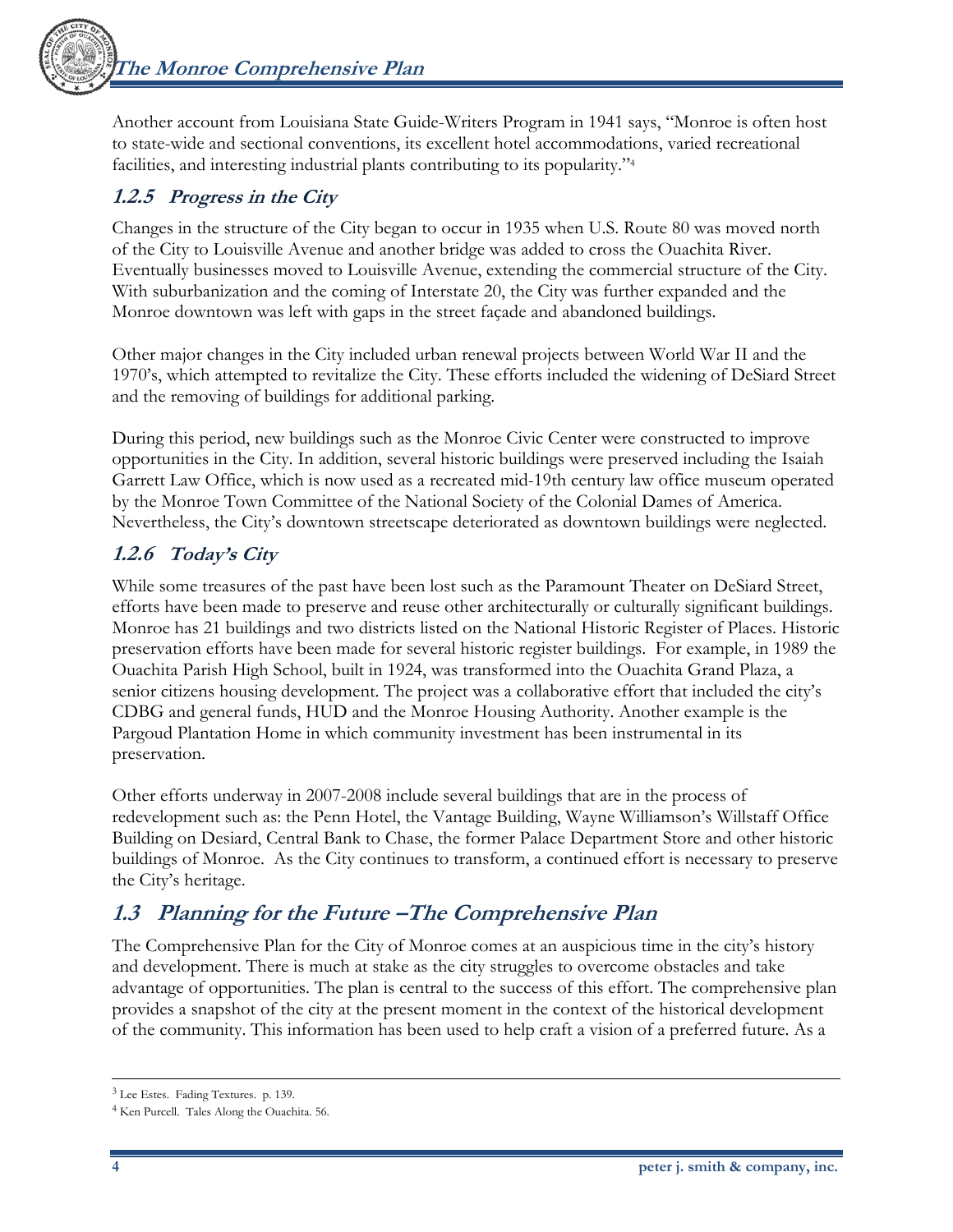result of goal, objectives and policies have been developed to guide the coordinated and orderly future development of the city. The purpose of the Comprehensive Plan is to:

- Document local characteristics and trends regarding resident population composition, land use, the natural environment, economic development and service provision;
- Provide a benchmark for evaluating the compatibility of individual development proposals with the long range development objectives of the community;
- Reveal future service needs and explore the potential for regional cooperation, including land acquisition and the construction of public improvements;
- Serve as a comprehensive source of current information that can be used by the City in its efforts to secure state and federal funding and marketing the area to potential developers;
- Provide leverage for obtaining state and federal funding;
- Promote open space conservation designed to preserve the rural heritage of the community and enhance the overall quality of life;
- Attract potential developers to the City through the identification of community goals and objectives for the next 20 years;
- Lay the foundation for future cooperative efforts between the City of Monroe, the Parish and the neighboring communities.

## **1.3.1 Implementing the Plan**

The adoption of the Comprehensive Plan is a commitment to a coordinated vision for the future. The Plan's success is measured through committed use by elected officials, municipal employees and residents.

- Elected officials will use the plan to learn about their residents' vision of the community's future and adopt local codes and ordinances to support those goals. The Plan's extensive analyses and policy statements provide both background information and leverage as elected officials negotiate inter-governmental agreements or dedicate financial and administrative support for identified Plan objectives.
- Zoning and planning boards will measure the desirability of development applications by their conformity with plan goals and objectives. In addition, they should adopt policies and procedures that actively assist those projects that comply with Plan's goals and objectives to discourage those projects that fail to honor the community's vision. Working closely with developers, local Boards will target investment to projects that promote plan objectives, reduce the need for excessive variance hearings and create detrimental development patterns.
- Municipal employees will use the plan when interpreting legislative mandates, making administrative decisions, enforcing development related codes and prioritizing work efforts. Employees will understand the vision set out by the elected officials to meet the goals of the people; municipal staff will have a greater buy-in to these goals through every day decisions that are made based on the plan.
- Finally, local residents will use the plan as a reference when making residential location choices, evaluating the effectiveness of local government, lobbying for financial or legislative support and when choosing political representatives. They will use the policy to help guide the city and enhance its quality of life. This comprehensive plan illustrates to all residents of the City the vision set out for the officials they have elected to maintain their quality of life.

The Comprehensive Plan clearly reveals the vision for the City of Monroe and, therefore, sets the stage for future growth in the City.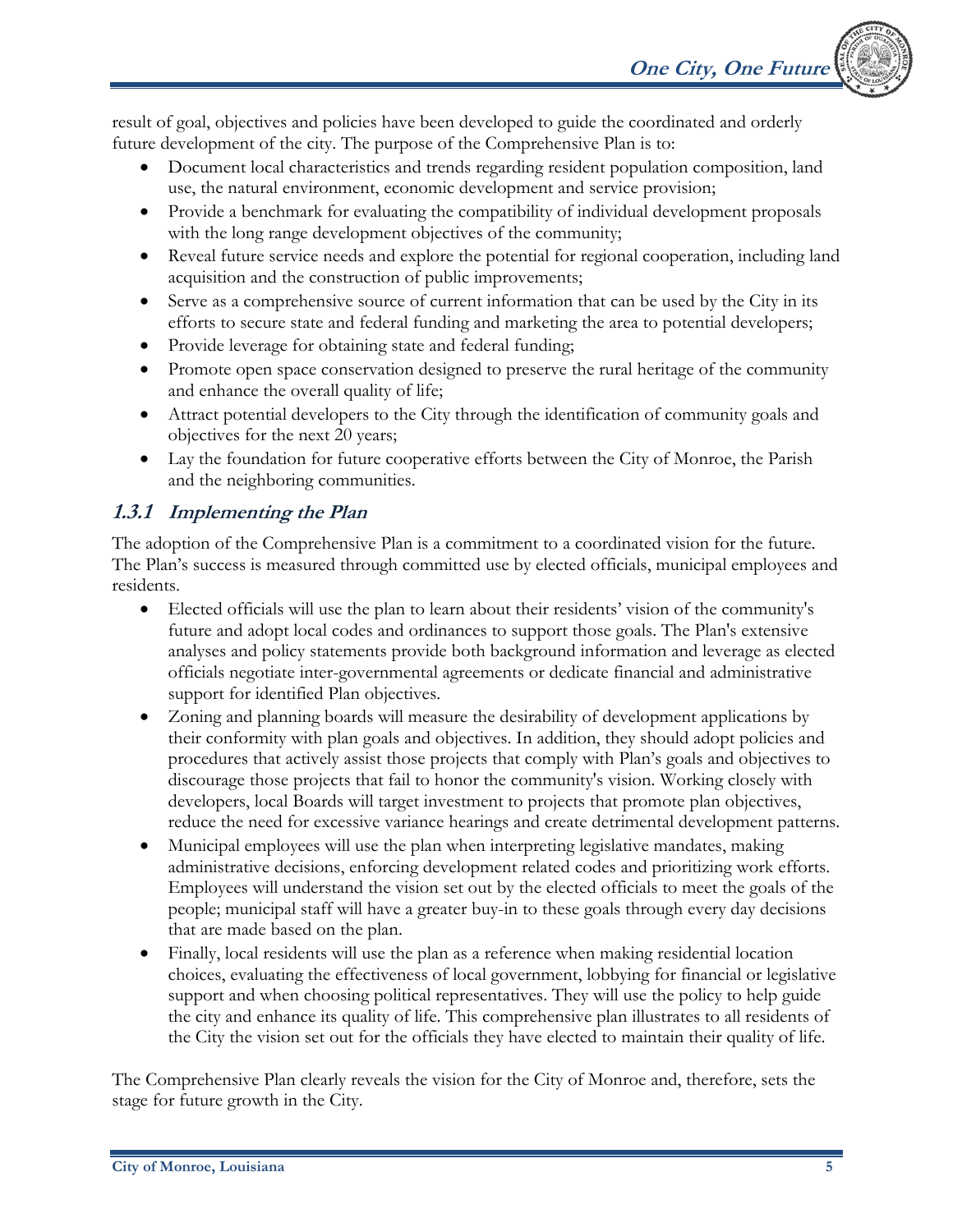The Plan represents the collaborative effort of City staff and officials Comprehensive Plan Steering Committee and residents. The Plan is a collection of inventory and policies prepared to guide the City over the next 10 to 20 years. This section outlines the tasks completed in preparation of the Comprehensive Plan.

### **Steering Committee Meetings**

A series of meetings were held with the Comprehensive Plan Steering Committee. The Committee consisted of elected and appointed City officials and citizens. The Committee met periodically with the consultant to discuss and direct the preparation of the plan. The Committee reviewed documentation and mapping, provided contacts and helped determine representatives to participate in a series of focus group sessions. At the outset of the project, there was a visioning session held with the Committee to develop initial goals and objectives and to help define the future of the City of Monroe.

#### **Inventory**

A data collection process was completed for the Plan. The information contained in the Plan was supplemented by data from various governmental and private agencies, to help ensure the accuracy of the document. With the help of the various agencies, information was obtained regarding local laws and ordinances, land use, the environment, population, community services, housing, municipal services and economic development. The inventory represents a "snapshot" in time. Data collection commenced in the summer of 2007 and was complete by the end of the year; information collected in the inventory reflects current conditions as of that time.

### **Focus Group Sessions & Telephone Interviews**

A series of telephone interviews were conducted to obtain additional information. Many public and private sector individuals and organizations contributed data and assisted in updating previous Plan elements. There were five focus groups held on the topics of economic development, education, transportation, historic and cultural resources, housing, parks and recreation and youth interests.

### **Public Meetings/Hearings**

Interactive public meetings were conducted in fall 2007 and spring 2008. The public was invited to hear about the plan and provide comments. These sessions helped provide the consultant and elected officials with valuable feedback on the plan and future of the City.

### **Community Survey**

A random survey was distributed twice to City residents, homeowners and tenants. The survey was designed to determine the opinions of residents on a variety of topics, including community image, recreation, transportation, housing and community services.

#### **Implementation**

Goals, policies and actions were developed for the City of Monroe to help guide decisions over the next 20 years. The goals, policies and actions were developed based upon the visioning session, the results of the community survey and public and community input. These goals, objectives and policies are intended to lead to the overall improvement of the community and a better quality of life for all residents.